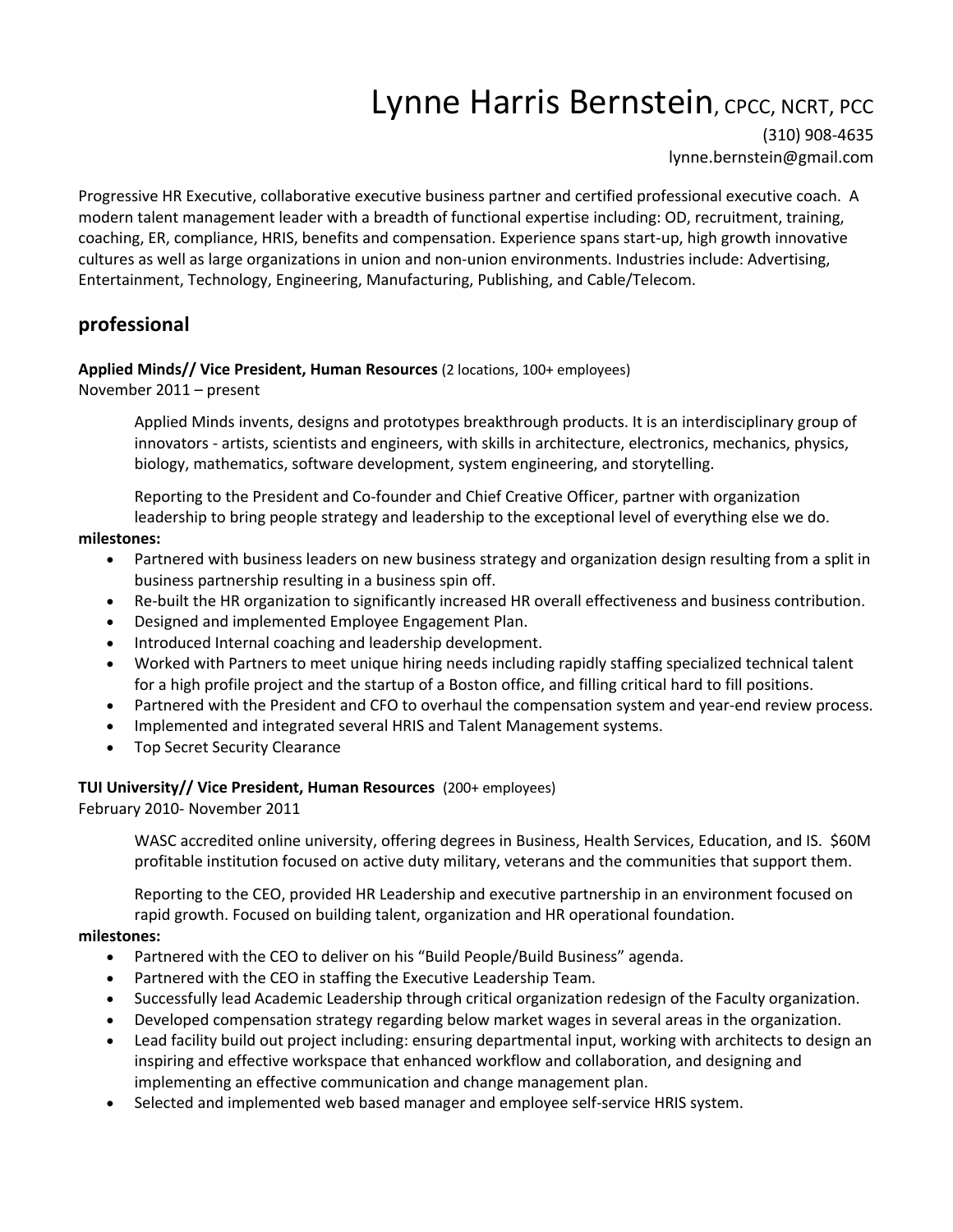## **Spot Runner// Vice President, Human Resources** (7 locations, 400 employees)

August 2007 - December 2009

High profile tech start-up, Spot Runner developed a media technology platform & marketing services business to revolutionize the way advertising is created, bought and sold.

Provided executive partnership, strategic HR thinking and initiatives, and organizational leadership during the highest growth stage of the Company and the subsequent downsizing and ultimate shutdown of the business. Lead team of 12.

## **milestones:**

- Built and lead an HR team recognized as a superior service organization and business partner.
- Built a diverse staffing team recognized in Los Angeles for bringing a pool of superior talent.
- Lead sales team reorganization.
- Played a key leadership role in the acquisition, integration support of a global online search business.
- Identified and implemented critical HRIS systems to support growth.
- Provided organizational insight through the development of a "Talent Dashboard".
- Lead organizational engagement strategy including Director off sites, town halls, and community service.
- Conducted full scale benefits audit, restructured plans & enrollment periods resulting in 40%+ savings.
- Oversaw facilities through challenges faced through growth and retrenchment periods.

## **Saatchi & Saatchi// Executive Vice President, Human Resources** (10 locations, 650 employees)

November 2003- May 2007

Saatchi & Saatchi, a division of Saatchi & Saatchi Worldwide/Publicis, delivers full service advertising solutions for leading international brands such as Toyota/Lexus, Proctor & Gamble, General Mills and T-Mobile.

Reporting to the President in this employee focused and client driven organization, responsible for: organizational development, training, performance management, compensation, employee relations, and culture. Lead HR team of 6.

## **milestones:**

- Developed and implemented The Coaching Academy intensive 14-week management/leadership development course for creative minded managers.
- Redesigned compensation and pay delivery system to replace outmoded pay practices.
- Delivered HR metrics Dashboard, continuity plan and employee survey. Introduced initiatives informed by the data and analytics.
- Lead in place space renovation of 100k sq ft. including leading visioning, design and architectural decisionmaking to ensure that the Purpose and cultural goals of the agency were reflected in the design.

## **PRIMEDIA// Vice President, Human Resources** (11 locations, 1500 employees)

August 2002- August 2003

A \$1.6 billion targeted content/integrated marketing &media company consisted of broad reach and enthusiast publications, events, television programming and related products.

Supported Western Region comprised of 80+ publications, over 800MM in revenue. Oversaw all areas of HR including: Compensation, Staffing, ER/OD, Performance Management, and Training.

## **milestones:**

- Integrated 2 HR departments; implemented best practices leading to enhanced professionalism and performance.
- Developed an editorial excellence recognition program.
- Participated in restructuring Sales compensation and implemented the company's first sales training program.